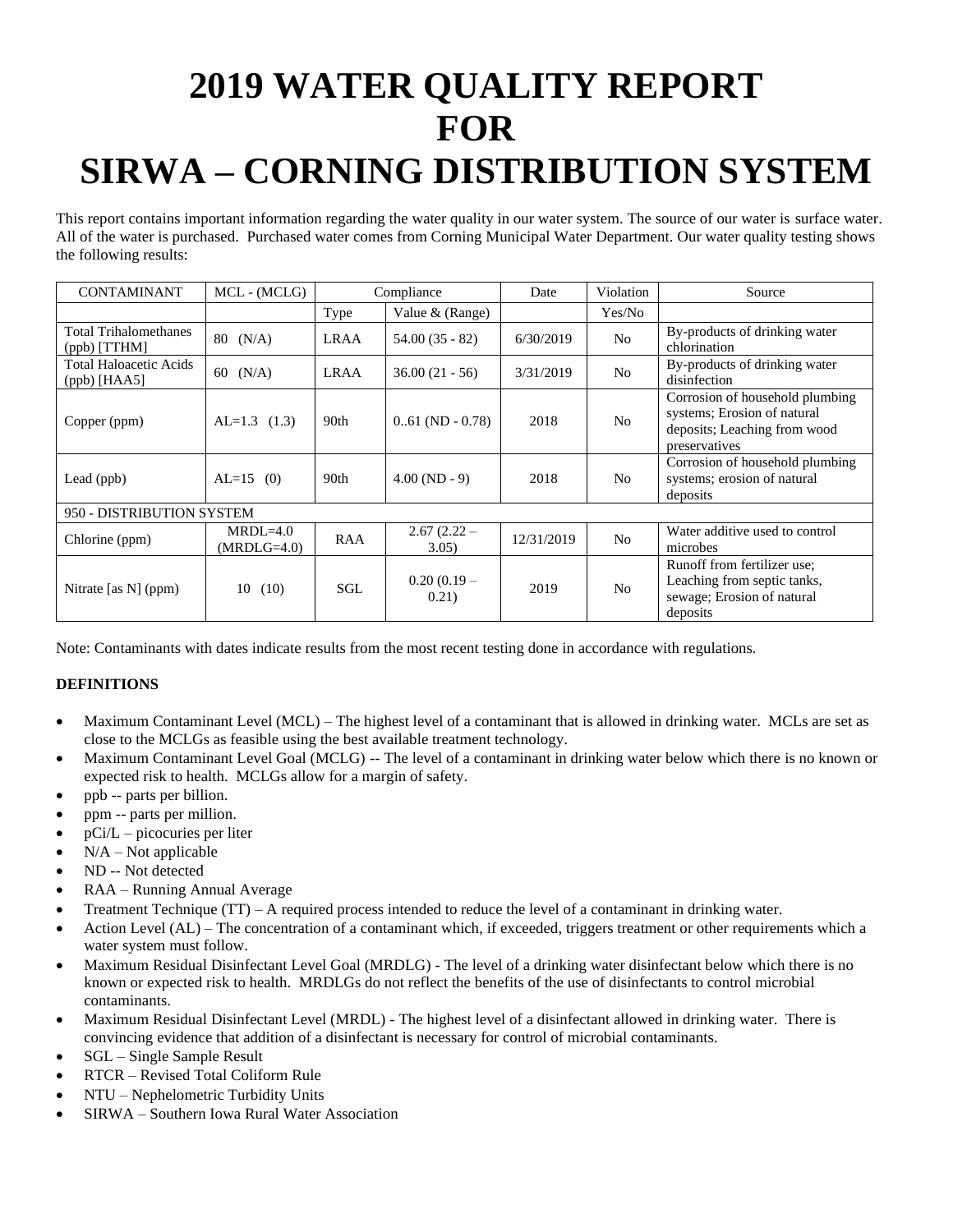Drinking water, including bottled water, may reasonably be expected to contain at least small amounts of some contaminants. The presence of contaminants does not necessarily indicate that water posed a health risk. More information about contaminants or potential health effects can be obtained by calling the Environmental Protection Agency's Safe Drinking Water Hotline (800-426- 4791).

Some people may be more vulnerable to contaminants in drinking water than the general population. Immuno-compromised persons such as persons with cancer undergoing chemotherapy, persons who have undergone organ transplants, people with HIV/AIDS or other immune system disorders, some elderly, and infants can be particularly at risk from infections. These people should seek advice about drinking water from their health care providers. EPA/CDC guidelines on appropriate means to lessen the risk of infection by *Cryptosporidium* and other microbial contaminants are available from the Safe Drinking Water Hotline (800-426-4791).

If present, elevated levels of lead can cause serious health problems, especially for pregnant women and young children. Lead in drinking water is primarily from materials and components associated with service lines and home plumbing. SIRWA is responsible for providing high quality drinking water, but cannot control the variety of materials used in plumbing components. When your water has been sitting for several hours, you can minimize the potential for lead exposure by flushing your tap for 30 seconds to 2 minutes before using water for drinking or cooking. If you are concerned about lead in your water, you may wish to have your water tested. Information on lead in drinking water, testing methods and steps you can take to minimize exposure is available from the Safe Drinking Water Hotline or at http://www.epa.gov/safewater/lead.

### **SOURCE WATER ASSESSMENT INFORMATION**

This water supply obtains some or all of its water from another public water supply. It is a consecutive water supply, where an originating parent supply provides drinking water to one or more downstream supplies.

| Original Supply ID | Original Supply Name               |
|--------------------|------------------------------------|
| IA0220075          | <b>Corning Municipal Utilities</b> |

#### **OTHER INFORMATION**

Turbidity is an indicator of treatment filter performance and is regulated as a treatment technique.

#### **CONTACT INFORMATION**

For questions regarding this information or how you can get involved in decisions regarding the water system, please contact Matt Schultz, SIRWA's Operation Manager at 641-782-5744.

### **PURCHASED WATER INFORMATION**

Our water system purchases water from the City of Corning. Their water quality is as follows on the next page: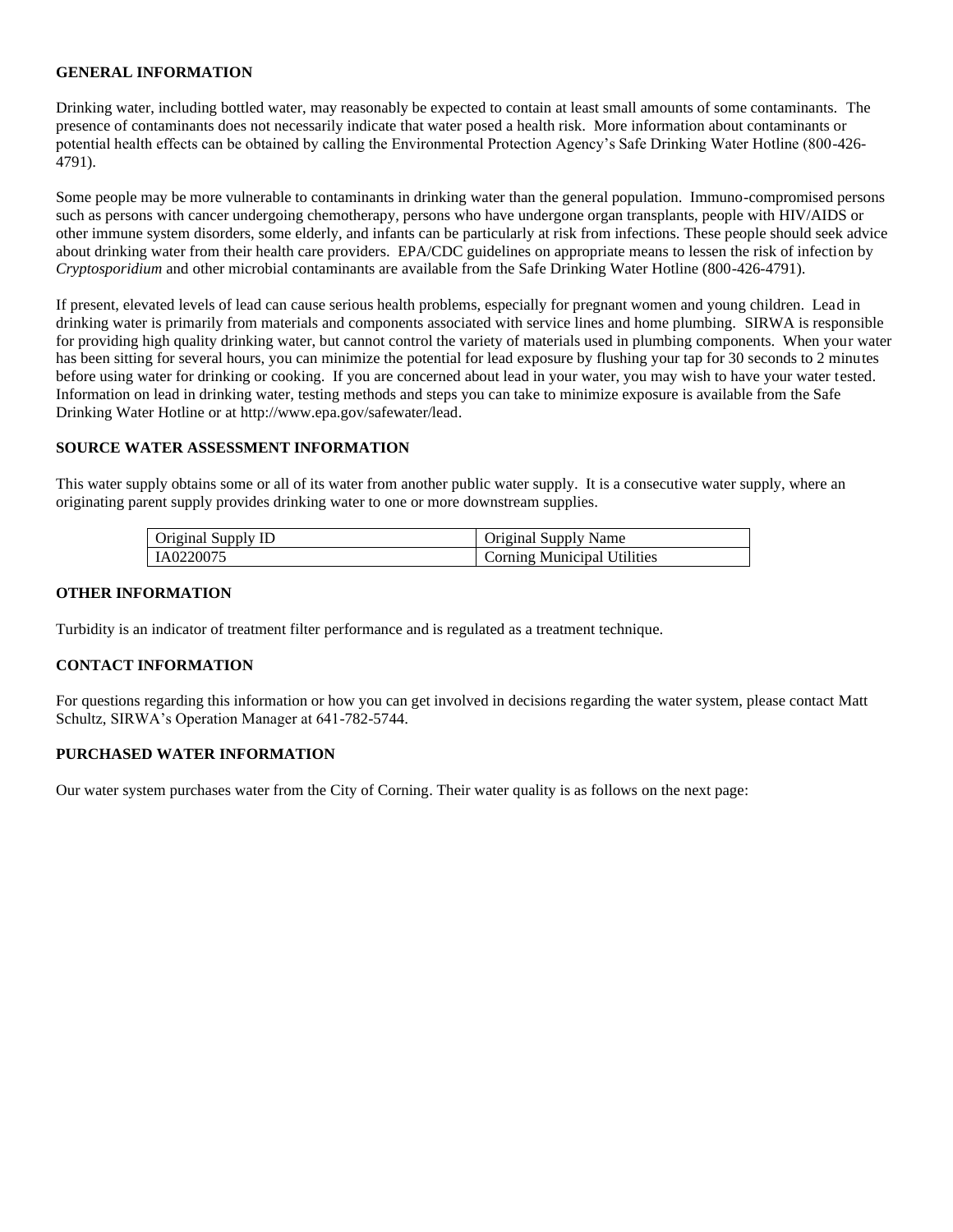| CONTAMINANT                                   | $MCL - (MCLG)$              |                                                  | Compliance                       | Date                         | Violation      | Source                                                                                                                                                                                                                     |
|-----------------------------------------------|-----------------------------|--------------------------------------------------|----------------------------------|------------------------------|----------------|----------------------------------------------------------------------------------------------------------------------------------------------------------------------------------------------------------------------------|
|                                               |                             | Type                                             | Value and Range                  |                              | YES/NO         |                                                                                                                                                                                                                            |
| Lead (ppb)                                    | $AL=15$ (0)                 | 90th                                             | $3.90$ (ND-5)                    | 2017                         | NO             | Corrosion of household plumbing<br>systems; erosion of natural deposits                                                                                                                                                    |
| Copper (ppm)                                  | $AL=1.3(1.3)$               | 90th                                             | $0.241$ $(0.0244 -$<br>0.243)    | 2017                         | NO             | Corrosion of household<br>plumbing systems; Erosion<br>of natural deposits; Leaching from<br>wood preservatives                                                                                                            |
| E.coli (before<br>treatment)                  | 100 cfu/100ml               | N/A                                              | 7.8 average (0-68)               | Oct17-Sep2018                | N <sub>O</sub> | Part of the LT2 Enhanced Surface<br>Water Treatment Rule.                                                                                                                                                                  |
| 950 Distribution<br><b>System</b>             |                             |                                                  |                                  |                              |                |                                                                                                                                                                                                                            |
|                                               | $MRDL=4.0$                  |                                                  |                                  |                              |                | Water additive used to control                                                                                                                                                                                             |
| Chlorine (ppm)                                | $(MRDLG=4.0)$               | <b>RAA</b>                                       | $3.0(2.3-3.5)$                   | 12/31/2019                   | N <sub>O</sub> | microbes                                                                                                                                                                                                                   |
| Chlorite                                      | $1.0 - (0.8)$               | SGL                                              | $(0.106 - 0.785)$                | 12/31/2019                   | N <sub>O</sub> | By-product of drinking<br>water disinfection                                                                                                                                                                               |
| <b>Total Trihalomethane</b><br>(TTHM) (ppb)   | (N/A)<br>80                 | <b>LRAA</b>                                      | 53.00 (43-71)                    | 03/31/2019                   | N <sub>O</sub> | By-products of drinking water<br>chlorination                                                                                                                                                                              |
| Haloacetic Acids<br>$(HAA5)$ (ppb)            | (N/A)<br>60                 | <b>LRAA</b>                                      | $47.00(31-87)$                   | 06/30/2019                   | N <sub>O</sub> | By-products of drinking<br>water disinfection                                                                                                                                                                              |
| Fluoride (ppm)                                | (4.0)<br>4.0                | SGL                                              | $0.53(0.400 -$<br>0.700)         | 12/31/2019                   | NO             | Water additive, promotes strong<br>teeth; Erosion of natural deposits;<br>Discharge from fertilizer and<br>aluminum factories                                                                                              |
| <b>Total Coliform</b>                         | TT (TT)                     | <b>RTCR</b>                                      | ND                               | 01/01/2019                   | N <sub>O</sub> | Coliforms are bacteria that are                                                                                                                                                                                            |
| Bateria                                       |                             |                                                  |                                  | to<br>12/31/2019             |                | naturally present in the environment<br>and are used an indicator that other<br>waterborne pathogens may be<br>present, or that a potential pathway<br>exists through which contamination<br>may enter the drinking water. |
| 02-Lake Icaria,                               | Binder,<br><b>Reservoir</b> | @                                                | <b>Water Plant</b>               |                              |                |                                                                                                                                                                                                                            |
| <b>Total Organic</b><br>Carbon (TOC)<br>(ppm) | $N/A$ $(N/A)$               | TT                                               | Avg. Removed<br>56.19%           | 12/31/2019                   | N <sub>O</sub> | Naturally present in the<br>environment                                                                                                                                                                                    |
| Fluoride (ppm)                                | 4.0(4.0)                    | SGL                                              | $0.95(0.32 - 0.95)$              | 12/31/2019                   | $\rm NO$       | Water additive, promotes strong<br>teeth; Erosion of natural deposits;<br>Discharge from fertilizer and<br>aluminum factories                                                                                              |
| Barium (ppm)                                  | $2-(2)$                     | $\operatorname{SGL}$                             | .0707                            | 01/15/2013                   | NO             | Discharge of drilling wastes, metal<br>refineries, erosion of natural<br>deposits                                                                                                                                          |
| Gross Alpha Inc,<br>(pCi/L)                   | 15(0)                       | <b>SGL</b>                                       | 1.4                              | 04/17/2012                   | N <sub>O</sub> | Erosion from natural deposits                                                                                                                                                                                              |
| <b>Combined Radium</b><br>(pCi/L)             | 5(0)                        | SGL                                              | $<1.0$                           | 04/10/2018                   | N <sub>O</sub> | Erosion from natural deposits                                                                                                                                                                                              |
| Sodium (ppm)                                  | $N/A$ $(N/A)$               | SGL                                              | 6.47                             | 01/15/2019                   | $\rm NO$       | Erosion of natural deposits; Added<br>to water during treatment process                                                                                                                                                    |
| Turbidity (NTU)                               | $N/A$ $(N/A)$               | $\ensuremath{\mathsf{T}}\ensuremath{\mathsf{T}}$ | $0.25(100\%)$<br>9/3/19&10/24/19 | $01/01/2019$ -<br>12/31/2019 | NO             | Soil runoff                                                                                                                                                                                                                |
| Nitrate (as N)<br>(ppm)                       | 10(10)                      | SGL                                              | < 0.1                            | 04/09/2019                   | NO             | Runoff from fertilizer, leaching<br>from Septic Tanks, Erosion of<br>natural deposits                                                                                                                                      |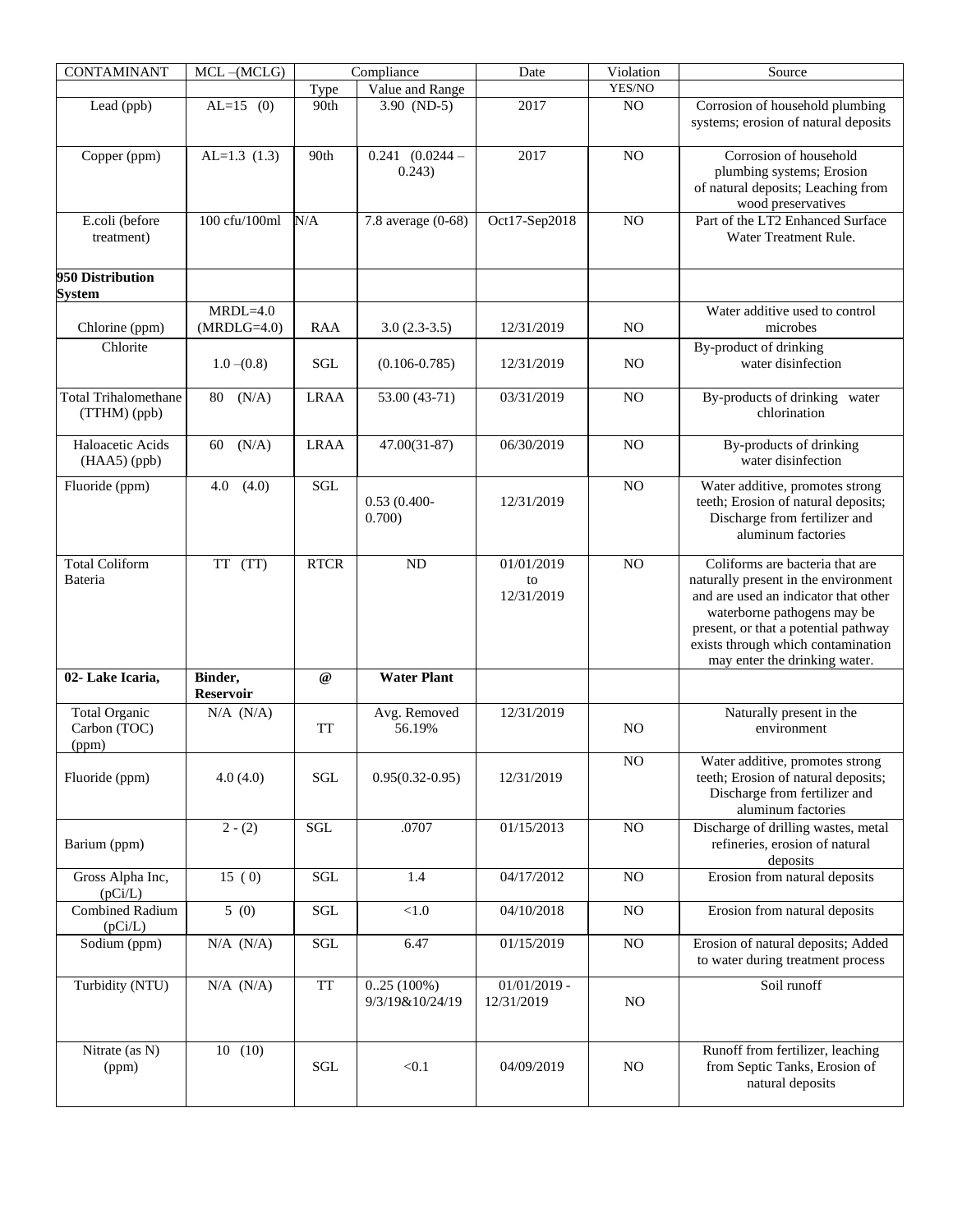# **2019 WATER QUALITY REPORT FOR SIRWA- CRESTON DISTIBUTION SYSTEM**

This report contains important information regarding the water quality in our water system. The source of our water is surface water. All of the water is purchased. Purchased water comes from Creston Water Supply. Our water quality testing shows the following results:

| CONTAMINANT                                     | MCL - (MCLG)                  |                  | Compliance                                    | Date       | Violation      | Source                                                                                                                                                                                                                                                              |
|-------------------------------------------------|-------------------------------|------------------|-----------------------------------------------|------------|----------------|---------------------------------------------------------------------------------------------------------------------------------------------------------------------------------------------------------------------------------------------------------------------|
|                                                 |                               | Type             | Value & (Range)                               |            | Yes/No         |                                                                                                                                                                                                                                                                     |
| <b>Total Trihalomethanes</b><br>$(ppb)$ [TTHM]  | $80 \t(N/A)$                  | <b>LRAA</b>      | $55.00(31 - 100)$                             | 12/31/2019 | N <sub>o</sub> | By-products of drinking water<br>chlorination                                                                                                                                                                                                                       |
| <b>Total Haloacetic Acids</b><br>$(ppb)$ [HAA5] | 60 $(N/A)$                    | <b>LRAA</b>      | $36.00(20 - 70)$                              | 12/31/2018 | N <sub>o</sub> | By-products of drinking water<br>disinfection                                                                                                                                                                                                                       |
| Lead (ppb)                                      | $AL=15$ (0)                   | 90 <sub>th</sub> | $3.00 (ND - 5)$                               | 2018       | N <sub>0</sub> | Corrosion of household plumbing<br>systems; erosion of natural<br>deposits                                                                                                                                                                                          |
| Copper (ppm)                                    | $AL=1.3$ (1.3)                | 90th             | $0.83$ (ND - 1.7)<br>2 samples<br>exceeded AL | 2018       | N <sub>o</sub> | Corrosion of household plumbing<br>systems; Erosion of natural<br>deposits; Leaching from wood<br>preservatives                                                                                                                                                     |
| 950 - DISTRIBUTION SYSTEM                       |                               |                  |                                               |            |                |                                                                                                                                                                                                                                                                     |
| Chlorine (ppm)                                  | $MRDI = 4.0$<br>$(MRDLG=4.0)$ | RAA              | $2.36(1.90 -$<br>2.61)                        | 12/31/2019 | N <sub>0</sub> | Water additive used to control<br>microbes                                                                                                                                                                                                                          |
| <b>Total Coliform</b><br>Bacteria               | (TT)<br>TT                    | <b>RTCR</b>      | 1 sample positive                             | 08/31/2019 | N <sub>o</sub> | Coliforms are bacteria that are<br>naturally present in the<br>environment and are used as an<br>indicator that other waterborne<br>pathogens may be present, or that a<br>potential pathway exists through<br>which contamination may enter the<br>drinking water. |
| Nitrate [as N] (ppm)                            | (10)<br>10                    | SGL              | $1.2(0.84-1.2)$                               | 2019       | N <sub>o</sub> | Runoff from fertilizer use;<br>Leaching from septic tanks,<br>sewage; Erosion of natural<br>deposits                                                                                                                                                                |

Note: Contaminants with dates indicate results from the most recent testing done in accordance with regulations.

- Maximum Contaminant Level (MCL) The highest level of a contaminant that is allowed in drinking water. MCLs are set as close to the MCLGs as feasible using the best available treatment technology.
- Maximum Contaminant Level Goal (MCLG) -- The level of a contaminant in drinking water below which there is no known or expected risk to health. MCLGs allow for a margin of safety.
- ppb -- parts per billion.
- ppm -- parts per million.
- $\bullet$  pCi/L picocuries per liter
- $N/A Not$  applicable
- ND -- Not detected
- RAA Running Annual Average
- LRAA Locational Running Annual Average
- Treatment Technique (TT) A required process intended to reduce the level of a contaminant in drinking water.
- Action Level (AL) The concentration of a contaminant which, if exceeded, triggers treatment or other requirements which a water system must follow.
- Maximum Residual Disinfectant Level Goal (MRDLG) The level of a drinking water disinfectant below which there is no known or expected risk to health. MRDLGs do not reflect the benefits of the use of disinfectants to control microbial contaminants.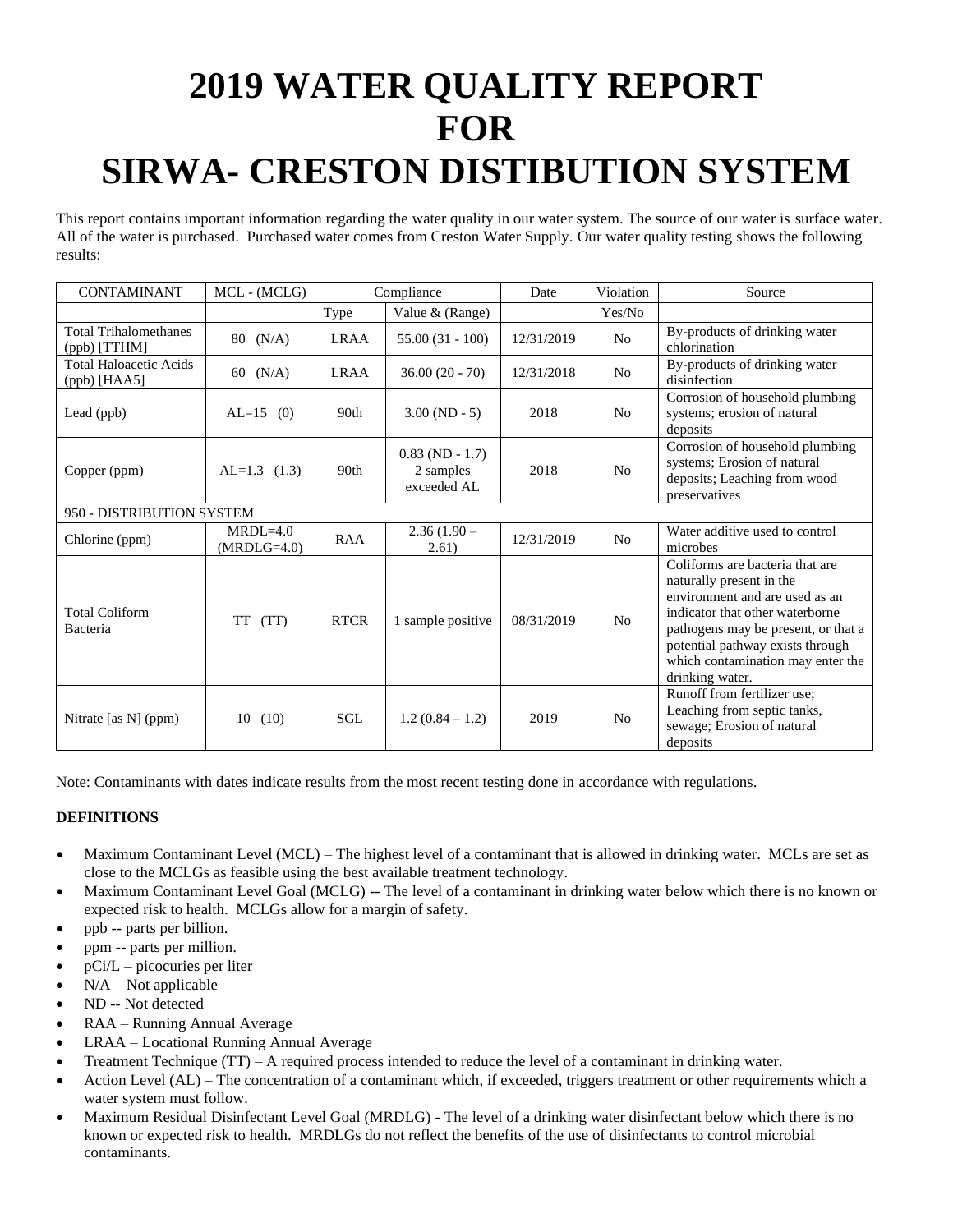- Maximum Residual Disinfectant Level (MRDL) The highest level of a disinfectant allowed in drinking water. There is convincing evidence that addition of a disinfectant is necessary for control of microbial contaminants.
- SGL Single Sample Result
- TCR Total Coliform Rule
- NTU Nephelometric Turbidity Units
- SIRWA Southern Iowa Rural Water Association

Drinking water, including bottled water, may reasonably be expected to contain at least small amounts of some contaminants. The presence of contaminants does not necessarily indicate that water posed a health risk. More information about contaminants or potential health effects can be obtained by calling the Environmental Protection Agency's Safe Drinking Water Hotline (800-426- 4791).

Some people may be more vulnerable to contaminants in drinking water than the general population. Immuno-compromised persons such as persons with cancer undergoing chemotherapy, persons who have undergone organ transplants, people with HIV/AIDS or other immune system disorders, some elderly, and infants can be particularly at risk from infections. These people should seek advice about drinking water from their health care providers. EPA/CDC guidelines on appropriate means to lessen the risk of infection by *Cryptosporidium* and other microbial contaminants are available from the Safe Drinking Water Hotline (800-426-4791).

If present, elevated levels of lead can cause serious health problems, especially for pregnant women and young children. Lead in drinking water is primarily from materials and components associated with service lines and home plumbing. SIRWA is responsible for providing high quality drinking water, but cannot control the variety of materials used in plumbing components. When your water has been sitting for several hours, you can minimize the potential for lead exposure by flushing your tap for 30 seconds to 2 minutes before using water for drinking or cooking. If you are concerned about lead in your water, you may wish to have your water tested. Information on lead in drinking water, testing methods and steps you can take to minimize exposure is available from the Safe Drinking Water Hotline or at http://www.epa.gov/safewater/lead.

# **ADDITIONAL HEALTH INFORMATION**

Infants and young children are typically more vulnerable to lead in drinking water than the general population. It is possible that lead levels at your home may be higher than at other homes in the community as a result of materials used in your home's plumbing. If you are concerned about elevated lead levels in your home's water, you may wish to have your water tested and flush your tap for 30 seconds to 2 minutes before using tap water. Additional information is available from the Safe Drinking Water Hotline (800-426- 4791).

# **SOURCE WATER ASSESSMENT INFORMATION**

This water supply obtains some or all of its water from another public water supply. It is a consecutive water supply, where an originating parent supply provides drinking water to one or more downstream supplies.

| Original Supply ID | Original Supply Name |
|--------------------|----------------------|
| IA8816089          | Creston Water Supply |

# **OTHER INFORMATION**

Turbidity is an indicator of treatment filter performance and is regulated as a treatment technique.

# **CONTACT INFORMATION**

For questions regarding this information or how you can get involved in decisions regarding the water system, please contact Matt Schultz, SIRWA's Operations Manager at 641-782-5744.

# **PURCHASED WATER INFORMATION**

Our water system purchases water from the City of Creston. Their water quality is as follows: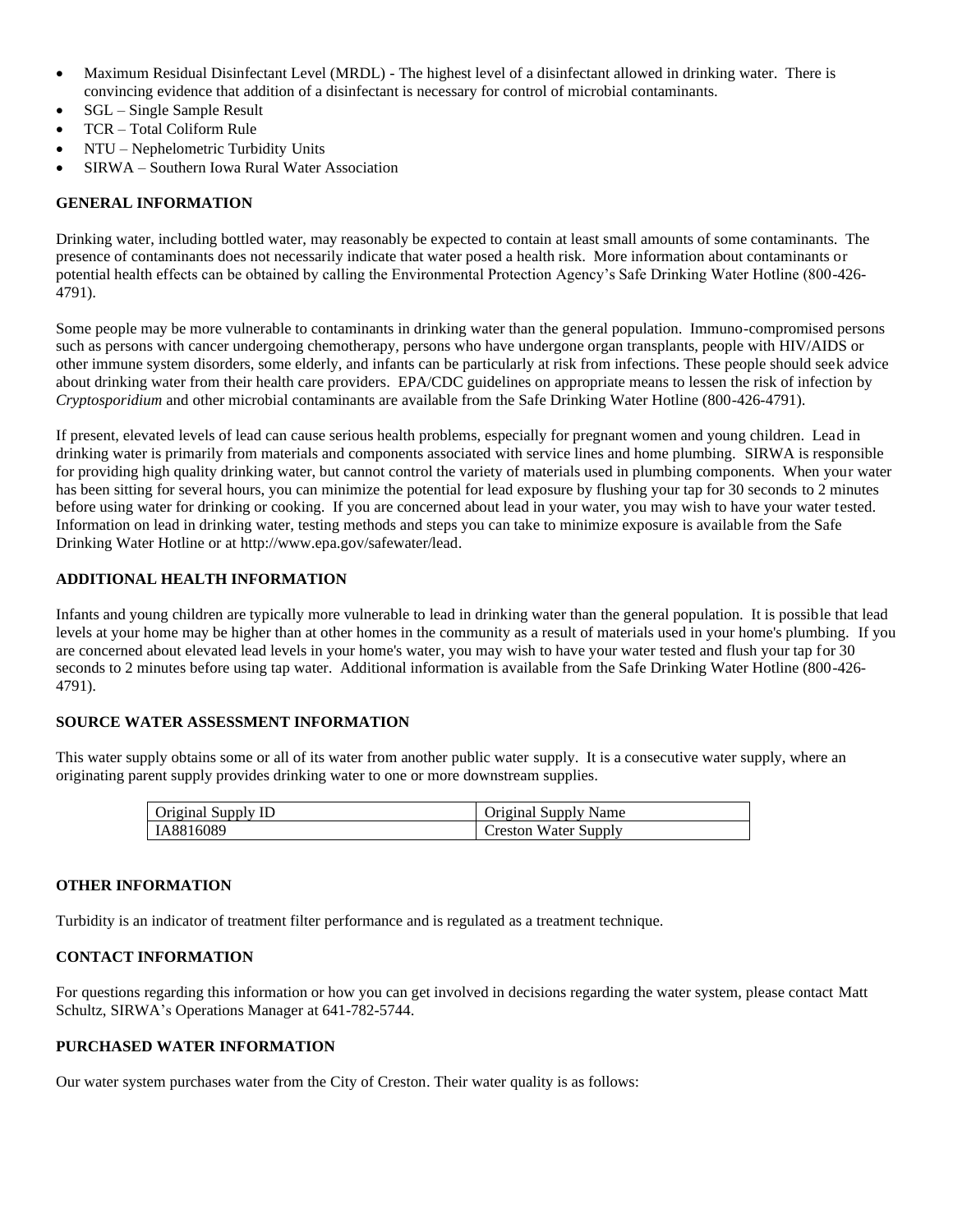| <b>CONTAMINANT</b>                                    | MCL - (MCLG)                |                               | Compliance                                              | Date       | Violation      | Source                                                                                                                             |
|-------------------------------------------------------|-----------------------------|-------------------------------|---------------------------------------------------------|------------|----------------|------------------------------------------------------------------------------------------------------------------------------------|
|                                                       |                             | Type                          | Value & (Range)                                         |            | Yes/No         |                                                                                                                                    |
| <b>Total Trihalomethanes</b><br>(ppb) [TTHM] (DB01)   | $80 \t(N/A)$                | <b>LRAA</b>                   | 39.00 (31-57)                                           | 9-30-2019  | No             | By-products of drinking water<br>chlorination                                                                                      |
| <b>Total Trihalomethanes</b><br>$(ppb)$ [TTHM] (DB02) | 80 (N/A)                    | <b>LRAA</b>                   | 26.00 (23-28)                                           | 9-30-2019  | No             | By-products of drinking water<br>chlorination                                                                                      |
| Lead (ppb)                                            | $AL=15$ (0)                 | 90th                          | $3.00 (ND - 9)$                                         | 2019       | N <sub>0</sub> | Corrosion of household plumbing<br>systems; erosion of natural<br>deposits                                                         |
| Copper (ppm)                                          | $AL=1.3$ (1.3)              | 90th                          | $0.19$ (ND $-0.53$ )                                    | 2019       | No             | Corrosion of household plumbing<br>systems; Erosion of natural<br>deposits; Leaching from wood<br>preservatives                    |
| 950 - DISTRIBUTION SYSTEM                             |                             |                               |                                                         |            |                |                                                                                                                                    |
| Chlorine (ppm)                                        | $MRDL=4.0$<br>$(MRDLG=4.0)$ | RAA                           | $2.9(1.1-3.6)$                                          | 12-31-2019 | No             | Water additive used to control<br>microbes                                                                                         |
| Chlorite (ppm)                                        | 1.0 (0.8)                   | SGL                           | $(0.34 - 0.68)$                                         | 12-31-2019 | No             | Byproduct of drinking water<br>disinfection                                                                                        |
| 01 - TWELVE MILE LAKE @ WATER PLANT                   |                             |                               |                                                         |            |                |                                                                                                                                    |
| Sodium (ppm)                                          | $N/A$ $(N/A)$               | SGL                           | 14                                                      | 11-12-2019 | No.            | Erosion of natural deposits; Added<br>to water during treatment process                                                            |
| Barium (ppm)                                          | 2(2)                        | SGL                           | 0.13                                                    | 11-12-2019 | N <sub>o</sub> | Discharge from drilling wastes;<br>Discharge from metal refineries;<br>Erosion of natural deposits                                 |
| Atrazine (ppb)                                        | 3(3)                        | RAA                           | <b>ND</b>                                               | 12-31-2019 | No             | Runoff from herbicide on row<br>crops                                                                                              |
| Arsenic (ppb)                                         | 10(0)                       | SGL                           | 2.00                                                    | 11-12-2019 | N <sub>o</sub> | Erosion of natural deposits; Runoff<br>from orchards; Runoff from glass<br>and electronic production wastes                        |
| Dalapon (ppb)                                         | 200 (200)                   | SGL                           | 0.50                                                    | 2-5-2018   | No             | Runoff from herbicide used on<br>rights of way                                                                                     |
| Nitrates [as N] (ppm)                                 | 10(10)                      | <b>SGL</b>                    | $1.1(0.5-1.1)$                                          | 2019       | N <sub>o</sub> | Runoff from fertilizer use;<br>Leaching from septic tanks;<br>sewage; Erosion of natural<br>deposits                               |
| Fluoride (ppm)                                        | 4 $(4)$                     | <b>SGL</b>                    | 0.68                                                    | 11-12-2019 | No             | Water additive which promotes<br>strong teeth; Erosion of natural<br>deposits; Discharge from fertilizer<br>and aluminum factories |
| 02 - THREE MILE LAKE AFTR TRTMT @ WTR PLT             |                             |                               |                                                         |            |                |                                                                                                                                    |
| Sodium (ppm)                                          | $N/A$ $(N/A)$               | SGL                           | 14                                                      | 5-13-2019  | N <sub>0</sub> | Erosion of natural deposits; Added<br>to water during treatment process                                                            |
| Nitrate [as N] (ppm)                                  | 10(10)                      | SGL                           | 0.9                                                     | 2019       | No             | Runoff from fertilizer use;<br>Leaching from septic tanks,<br>sewage; Erosion of natural<br>deposits                               |
| Dalapon (ppb)                                         | 200 (200)                   | $\operatorname{\mathbf{SGL}}$ | 0.50                                                    | 05/24/2016 | No             | Runoff from herbicide used on<br>rights of way                                                                                     |
| Turbidity (NTU)                                       | N/A (N/A)                   | <b>TT</b>                     | 0.968(99%)<br>Range<br>$0.021 - 0.968$<br>Average 0.043 | 2019       | N <sub>0</sub> | Soil runoff                                                                                                                        |
| <b>Total Organic Carbon</b><br>(TOC)                  | N/A (N/A)                   | TT                            | $25\% - 40\%$                                           | 2019       | No.            | Naturally present in the<br>Environment                                                                                            |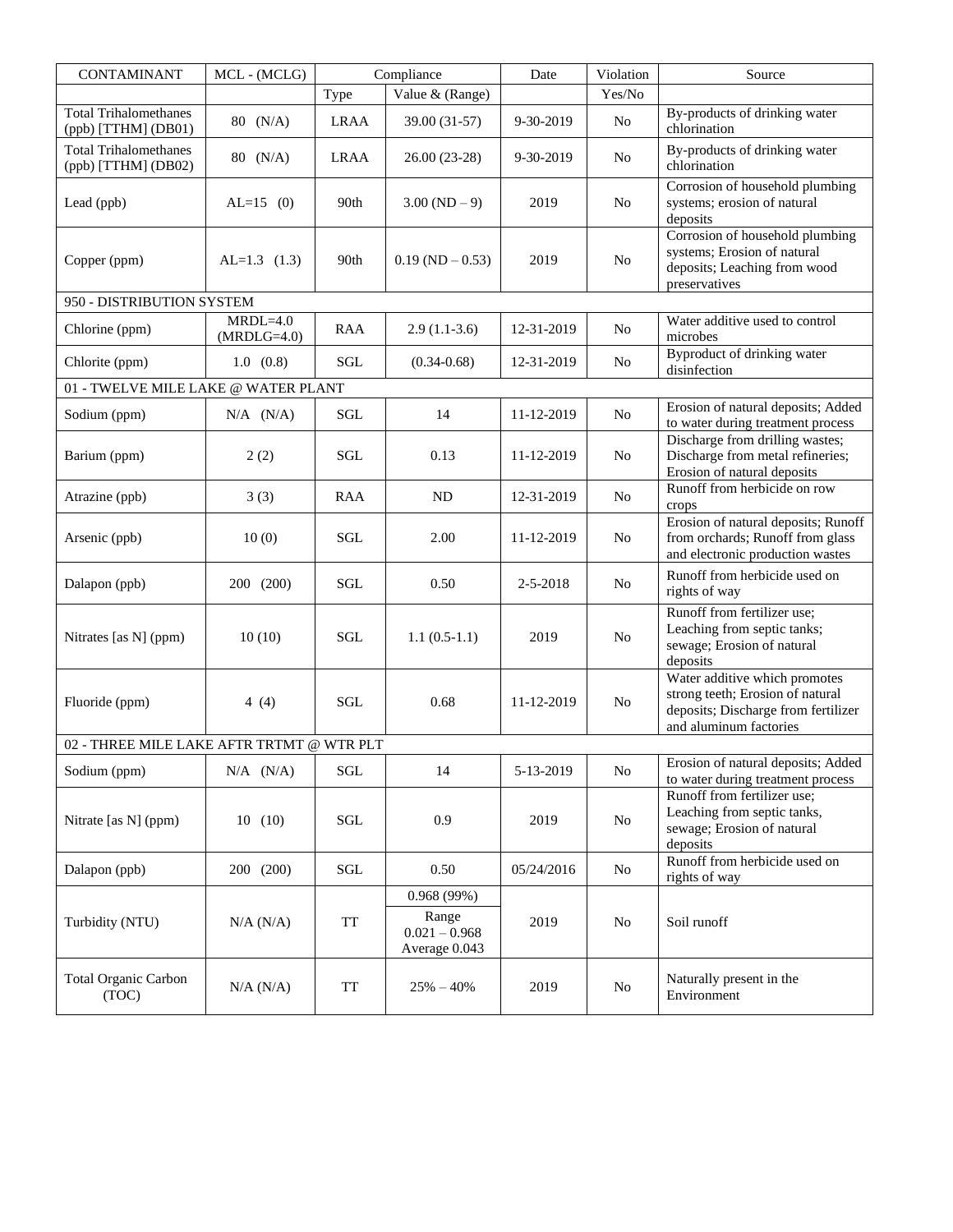# **2019 WATER QUALITY REPORT FOR SIRWA – GREENFIELD DISTRIBUTION SYSTEM**

This report contains important information regarding the water quality in our water system. The source of our water is surface water. All of the water is purchased. Purchased water comes from Greenfield Municipal Utilities. Our water quality testing shows the following results:

| <b>CONTAMINANT</b>                              | MCL - (MCLG)                |             | Compliance             | Date       | Violation      | Source                                                                                                          |  |  |
|-------------------------------------------------|-----------------------------|-------------|------------------------|------------|----------------|-----------------------------------------------------------------------------------------------------------------|--|--|
|                                                 |                             | Type        | Value $&$ (Range)      |            | Yes/No         |                                                                                                                 |  |  |
| <b>Total Trihalomethanes</b><br>$(ppb)$ [TTHM]  | $80 \t(N/A)$                | <b>LRAA</b> | $51.00(21 - 70)$       | 03/31/2019 | N <sub>o</sub> | By-products of drinking water<br>chlorination                                                                   |  |  |
| <b>Total Haloacetic Acids</b><br>$(ppb)$ [HAA5] | 60<br>(N/A)                 | <b>LRAA</b> | $45.00(29 - 57)$       | 03/31/2019 | N <sub>o</sub> | By-products of drinking water<br>disinfection                                                                   |  |  |
| Lead (ppb)                                      | $AL=15$ (0)                 | 90th        | $10.00(ND - 14)$       | 2018       | N <sub>o</sub> | Corrosion of household plumbing<br>systems; erosion of natural<br>deposits                                      |  |  |
| Copper (ppm)                                    | $AL=1.3$ (1.3)              | 90th        | $0.39(ND - 0.52)$      | 2018       | No             | Corrosion of household plumbing<br>systems; Erosion of natural<br>deposits; Leaching from wood<br>preservatives |  |  |
| 950 - DISTRIBUTION SYSTEM                       |                             |             |                        |            |                |                                                                                                                 |  |  |
| Chlorine (ppm)                                  | $MRDL=4.0$<br>$(MRDLG=4.0)$ | <b>RAA</b>  | $2.26(1.86 -$<br>2.57) | 12/31/2019 | N <sub>o</sub> | Water additive used to control<br>microbes                                                                      |  |  |

Note: Contaminants with dates indicate results from the most recent testing done in accordance with regulations.

- Maximum Contaminant Level (MCL) The highest level of a contaminant that is allowed in drinking water. MCLs are set as close to the MCLGs as feasible using the best available treatment technology.
- Maximum Contaminant Level Goal (MCLG) The level of a contaminant in drinking water below which there is no known or expected risk to health. MCLGs allow for a margin of safety.
- ppb parts per billion.
- ppm parts per million.
- pCi/L picocuries per liter
- $N/A Not$  applicable
- ND Not detected
- RAA Running Annual Average
- LRAA Locational Running Annual Average
- Treatment Technique (TT) A required process intended to reduce the level of a contaminant in drinking water.
- Action Level (AL) The concentration of a contaminant which, if exceeded, triggers treatment or other requirements which a water system must follow.
- Maximum Residual Disinfectant Level Goal (MRDLG) The level of a drinking water disinfectant below which there is no known or expected risk to health. MRDLGs do not reflect the benefits of the use of disinfectants to control microbial contaminants.
- Maximum Residual Disinfectant Level (MRDL) The highest level of a disinfectant allowed in drinking water. There is convincing evidence that addition of a disinfectant is necessary for control of microbial contaminants.
- SGL Single Sample Result
- TCR Total Coliform Rule
- NTU Nephelometric Turbidity Units
- SIRWA Southern Iowa Rural Water Association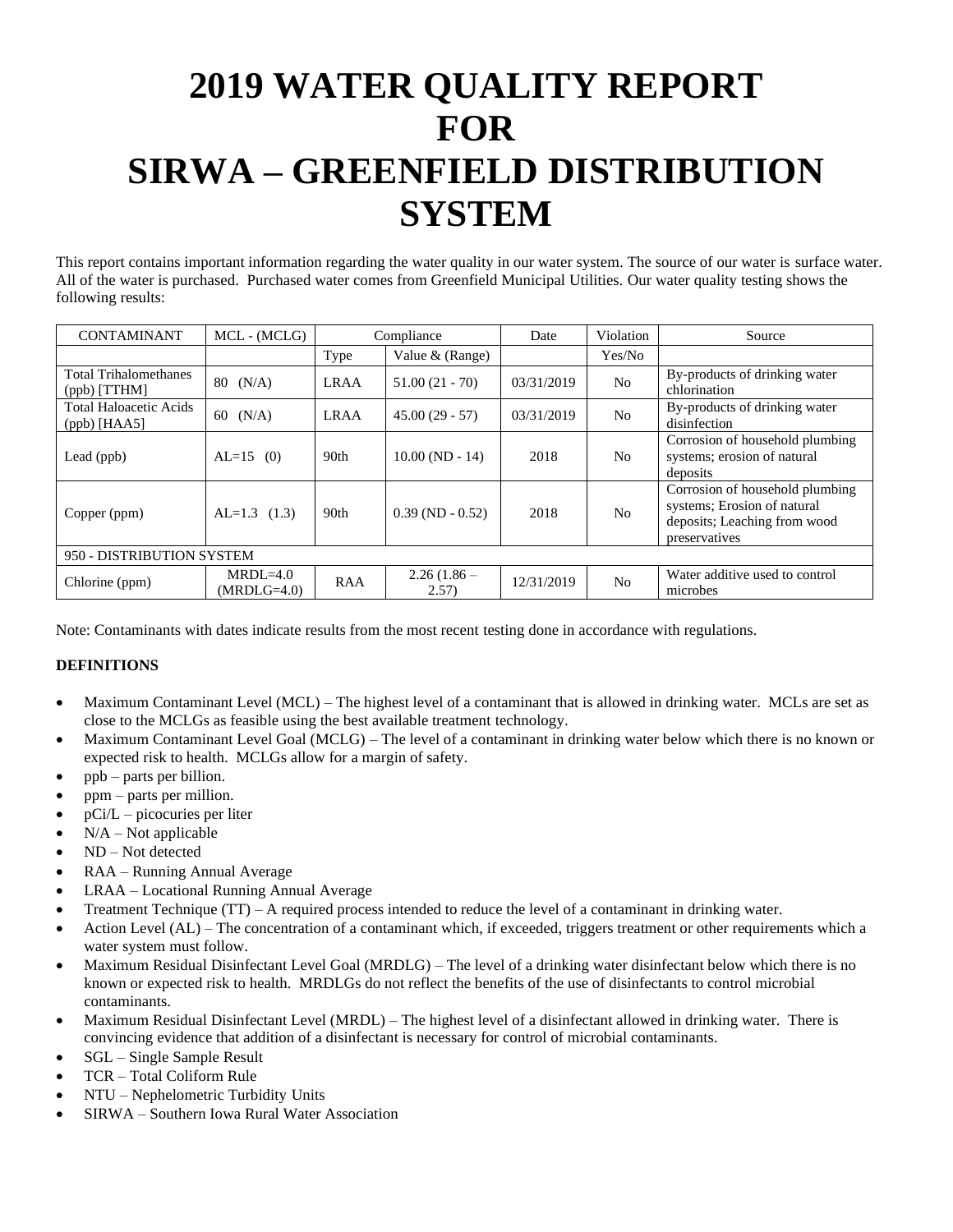Drinking water, including bottled water, may reasonably be expected to contain at least small amounts of some contaminants. The presence of contaminants does not necessarily indicate that water posed a health risk. More information about contaminants or potential health effects can be obtained by calling the Environmental Protection Agency's Safe Drinking Water Hotline (800-426- 4791).

Some people may be more vulnerable to contaminants in drinking water than the general population. Immuno-compromised persons such as persons with cancer undergoing chemotherapy, persons who have undergone organ transplants, people with HIV/AIDS or other immune system disorders, some elderly, and infants can be particularly at risk from infections. These people should seek advice about drinking water from their health care providers. EPA/CDC guidelines on appropriate means to lessen the risk of infection by *Cryptosporidium* and other microbial contaminants are available from the Safe Drinking Water Hotline (800-426-4791).

If present, elevated levels of lead can cause serious health problems, especially for pregnant women and young children. Lead in drinking water is primarily from materials and components associated with service lines and home plumbing. SIRWA is responsible for providing high quality drinking water, but cannot control the variety of materials used in plumbing components. When your water has been sitting for several hours, you can minimize the potential for lead exposure by flushing your tap for 30 seconds to 2 minutes before using water for drinking or cooking. If you are concerned about lead in your water, you may wish to have your water tested. Information on lead in drinking water, testing methods and steps you can take to minimize exposure is available from the Safe Drinking Water Hotline or a[t http://www.](http://www/)epa.gov/safewater/lead.

### **SOURCE WATER ASSESSMENT INFORMATION**

This water supply obtains some or all of its water from another public water supply. It is a consecutive water supply, where an originating parent supply provides drinking water to one or more downstream supplies.

| Original Supply ID | Original Supply Name           |
|--------------------|--------------------------------|
| IA0140007          | Greenfield Municipal Utilities |

#### **OTHER INFORMATION**

Turbidity is an indicator of treatment filter performance and is regulated as a treatment technique.

#### **CONTACT INFORMATION**

For questions regarding this information or how you can get involved in decisions regarding the water system, please contact Matt Schultz, SIRWA's Operations Manager at 641-782-5744.

### **PURCHASED WATER INFORMATION**

Our water system purchases water from the City of Greenfield. Their water quality is as follows on the next page: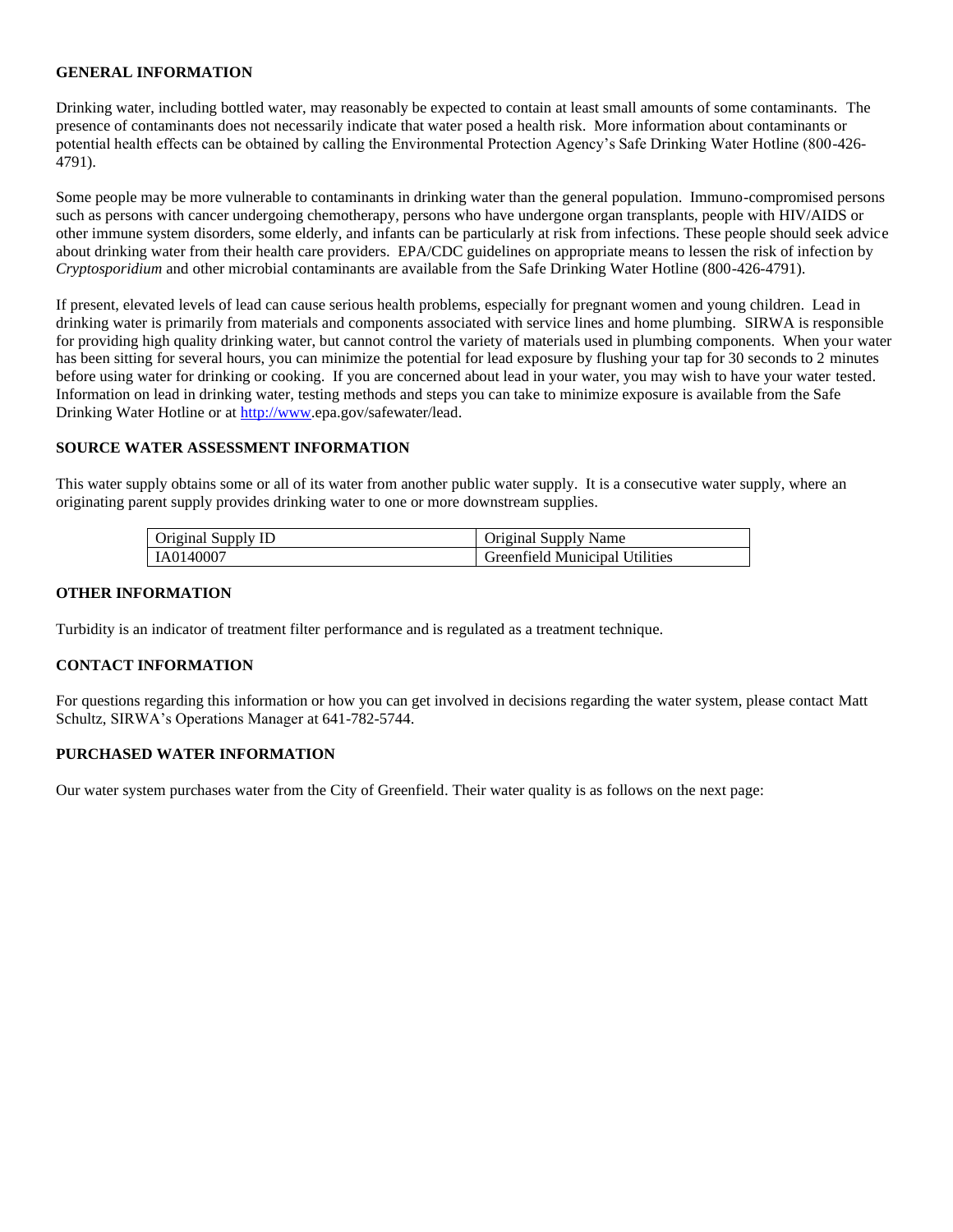| <b>CONTAMINANT</b>                              | MCL-(MCLG)                    |             | <b>COMPLIANCE</b>                                      | <b>DATE</b>     | <b>VIOLATION</b> | <b>SOURCE</b>                                                                                                                      |
|-------------------------------------------------|-------------------------------|-------------|--------------------------------------------------------|-----------------|------------------|------------------------------------------------------------------------------------------------------------------------------------|
|                                                 |                               | Type        | Value & Range                                          |                 | Yes/No           |                                                                                                                                    |
| <b>Total Trihalomethanes</b><br>(ppb) [TTHM]    | 80 (N/A)                      | <b>LRAA</b> | $39.00(25 - 62)$                                       | 09/30/2019      | No               | By-products of drinking water<br>chlorination                                                                                      |
| <b>Total Haloacetic Acids</b><br>$(ppb)$ [NAA5] | 60 $(N/A)$                    | <b>LRAA</b> | $30.00(25-38)$                                         | 03/31/2019      | N <sub>o</sub>   | By-products of drinking water<br>disinfection                                                                                      |
| Lead (ppb)                                      | $AL=15(0)$                    | 90th        | $3.00 (ND - 3)$                                        | 2017            | No               | Corrosion of household plumbing<br>systems; Erosion of natural deposits                                                            |
| Copper (ppm)                                    | $AL=1.3(1.3)$                 | 90th        | $0.37 (ND - 0.67)$                                     | 2017            | No               | Corrosion of household plumbing<br>systems; Erosion of natural deposits                                                            |
| 950 - DISTRIBUTION SYSTEM                       |                               |             |                                                        |                 |                  |                                                                                                                                    |
| Chlorine (ppm)                                  | $MRDI = 4.0$<br>$(MRDLG=4.0)$ | <b>RAA</b>  | $1.67(1.38 - 2.25)$                                    | 12/31/2019      | No               | Water additive used to control<br>microbes                                                                                         |
| 01 - GREENFIELD LAKE & WELLS 1-6                |                               |             |                                                        |                 |                  |                                                                                                                                    |
| Sodium (ppm)                                    | $N/A$ $(N/A)$                 | SGL         | 8.3                                                    | 06/26/2019      | N <sub>o</sub>   | Erosion of natural deposits; Added<br>to water during treatment process                                                            |
| Fluoride (ppm)                                  | 4 $(4)$                       | <b>SGL</b>  | $0.96(0.66 - 0.96)$                                    | 2019            | No               | Water additive which promotes<br>strong teeth; Erosion of natural<br>deposits; Discharge from fertilizer<br>and aluminum factories |
| Dalapon (ppb)                                   | 200 (200)                     | <b>SGL</b>  | 0.90                                                   | 11/30/2015      | N <sub>o</sub>   | Runoff from herbicide used on ROW                                                                                                  |
| Nitrate [as N] (ppm)                            | 10(10)                        | <b>SGL</b>  | 1.5                                                    | 2019            | N <sub>0</sub>   | Runoff from fertilizer use;<br>Leaching from septic tanks, sewage;<br>Erosion of natural deposits                                  |
| <b>Total Organic</b><br>Carbon (TOC)            | N/A                           | <b>TT</b>   | 22.58<br>$(22.58 - 51.28)$<br>% removed                | 2019<br>Monthly | N <sub>o</sub>   | Naturally present in the<br>environment                                                                                            |
| Turbidity (NTU)                                 | $N/A$ $(N/A)$                 | <b>TT</b>   | 0.464<br>99.98% of Samples<br><b>Meet Requirements</b> | 2019            | N <sub>0</sub>   | Soil runoff                                                                                                                        |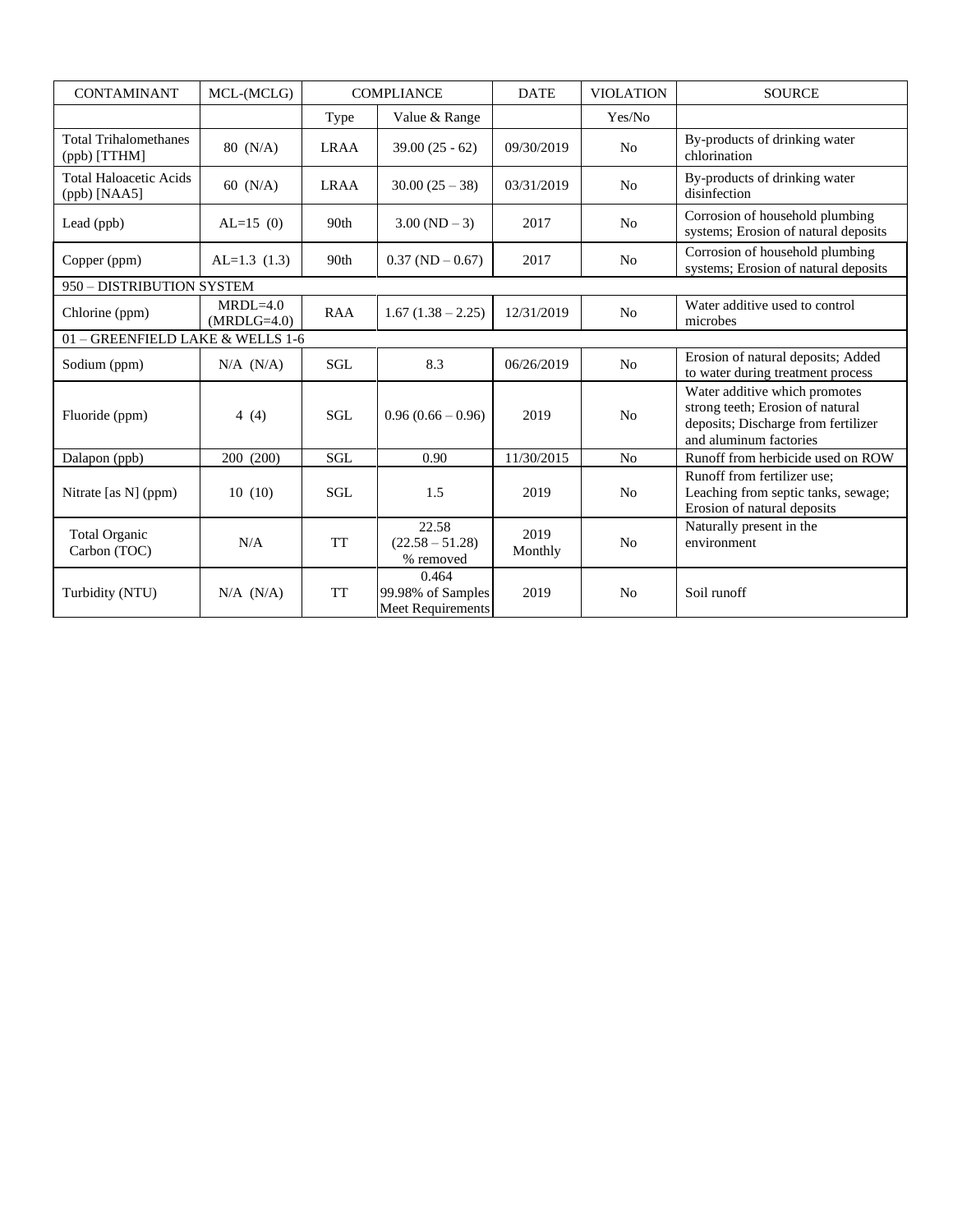# **2019 WATER QUALITY REPORT FOR SIRWA – LEON DISTRIBUTION SYSTEM**

This report contains important information regarding the water quality in our water system. The source of our water is surface water. All of the water is purchased. Purchased water comes from Leon Water Supply. Our water quality testing shows the following results:

| <b>CONTAMINANT</b>                              | MCL - (MCLG)                |                  | Compliance           | Date       | Violation      | Source                                                                                                          |  |  |
|-------------------------------------------------|-----------------------------|------------------|----------------------|------------|----------------|-----------------------------------------------------------------------------------------------------------------|--|--|
|                                                 |                             | Type             | Value $&$ (Range)    |            | Yes/No         |                                                                                                                 |  |  |
| <b>Total Trihalomethanes</b><br>$(ppb)$ [TTHM]  | (N/A)<br>80                 | <b>LRAA</b>      | $55.00(40 - 76)$     | 09/30/201  | N <sub>o</sub> | By-products of drinking water<br>chlorination                                                                   |  |  |
| <b>Total Haloacetic Acids</b><br>$(ppb)$ [HAA5] | (N/A)<br>60                 | <b>LRAA</b>      | $45.00(34-68)$       | 09/30/2019 | N <sub>o</sub> | By-products of drinking water<br>disinfection                                                                   |  |  |
| Lead (ppb)                                      | $AL=15$ (0)                 | 90 <sub>th</sub> | ND.                  | 2018       | No             | Corrosion of household plumbing<br>systems; erosion of natural<br>deposits                                      |  |  |
| Copper (ppm)                                    | $AL=1.3$ (1.3)              | 90th             | $0.28$ (ND $-0.41$ ) | 2018       | N <sub>0</sub> | Corrosion of household plumbing<br>systems; Erosion of natural<br>deposits; Leaching from wood<br>preservatives |  |  |
| 950 - DISTRIBUTION SYSTEM                       |                             |                  |                      |            |                |                                                                                                                 |  |  |
| Chlorine (ppm)                                  | $MRDL=4.0$<br>$(MRDLG=4.0)$ | <b>RAA</b>       | $1.93(1.87 - 2.01)$  | 12/31/2019 | N <sub>o</sub> | Water additive used to control<br>microbes                                                                      |  |  |

Note: Contaminants with dates indicate results from the most recent testing done in accordance with regulations.

- Maximum Contaminant Level (MCL) The highest level of a contaminant that is allowed in drinking water. MCLs are set as close to the MCLGs as feasible using the best available treatment technology.
- Maximum Contaminant Level Goal (MCLG) -- The level of a contaminant in drinking water below which there is no known or expected risk to health. MCLGs allow for a margin of safety.
- ppb -- parts per billion.
- ppm -- parts per million.
- pCi/L picocuries per liter
- $N/A Not applicable$
- ND -- Not detected
- RAA Running Annual Average
- LRAA Locational Running Annual Average
- Treatment Technique (TT) A required process intended to reduce the level of a contaminant in drinking water.
- Action Level (AL) The concentration of a contaminant which, if exceeded, triggers treatment or other requirements which a water system must follow.
- Maximum Residual Disinfectant Level Goal (MRDLG) The level of a drinking water disinfectant below which there is no known or expected risk to health. MRDLGs do not reflect the benefits of the use of disinfectants to control microbial contaminants.
- Maximum Residual Disinfectant Level (MRDL) The highest level of a disinfectant allowed in drinking water. There is convincing evidence that addition of a disinfectant is necessary for control of microbial contaminants.
- SGL Single Sample Result
- TCR Total Coliform Rule
- NTU Nephelometric Turbidity Units
- SIRWA Southern Iowa Rural Water Association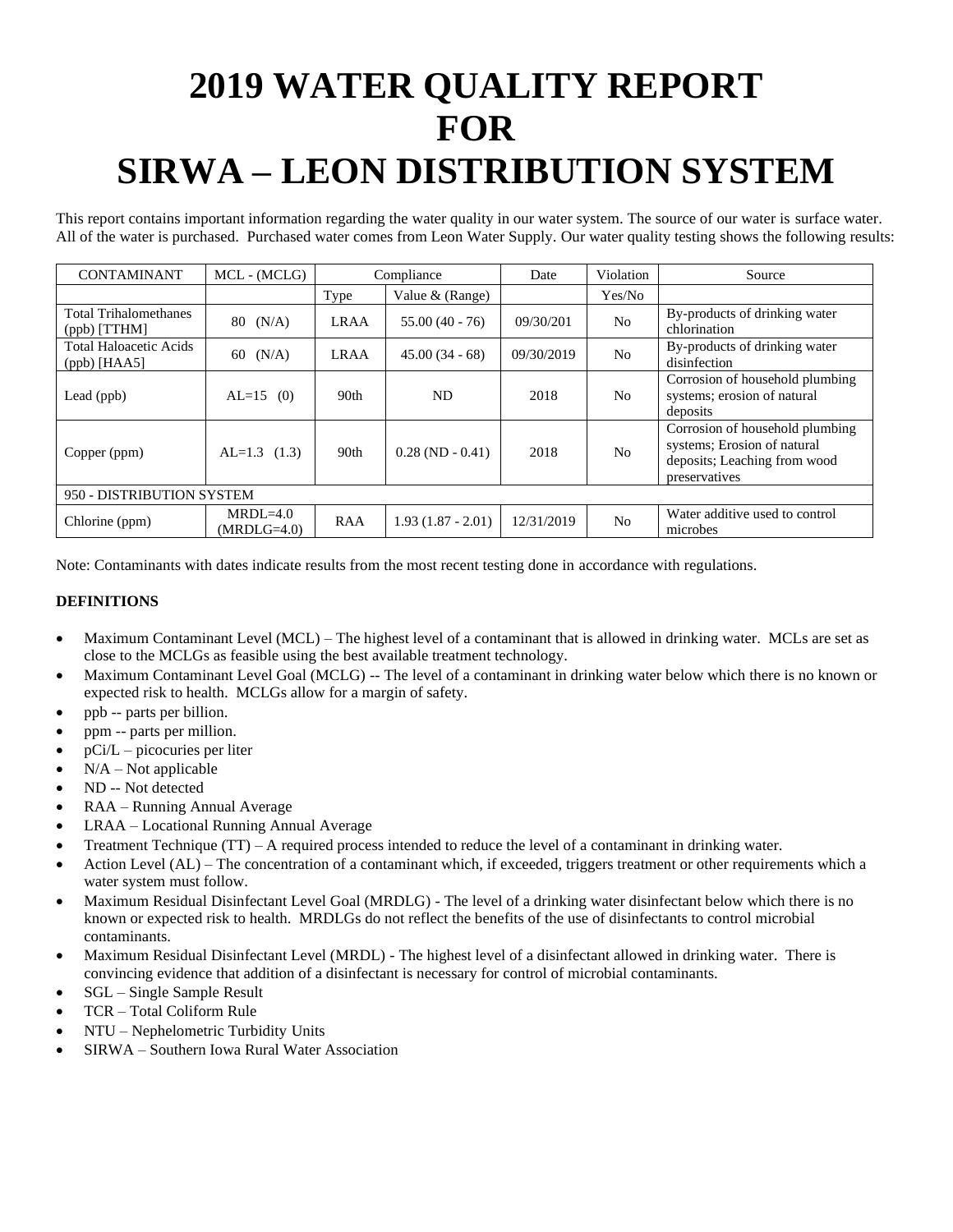Drinking water, including bottled water, may reasonably be expected to contain at least small amounts of some contaminants. The presence of contaminants does not necessarily indicate that water posed a health risk. More information about contaminants or potential health effects can be obtained by calling the Environmental Protection Agency's Safe Drinking Water Hotline (800-426- 4791).

Some people may be more vulnerable to contaminants in drinking water than the general population. Immuno-compromised persons such as persons with cancer undergoing chemotherapy, persons who have undergone organ transplants, people with HIV/AIDS or other immune system disorders, some elderly, and infants can be particularly at risk from infections. These people should seek advice about drinking water from their health care providers. EPA/CDC guidelines on appropriate means to lessen the risk of infection by *Cryptosporidium* and other microbial contaminants are available from the Safe Drinking Water Hotline (800-426-4791).

If present, elevated levels of lead can cause serious health problems, especially for pregnant women and young children. Lead in drinking water is primarily from materials and components associated with service lines and home plumbing. SIRWA is responsible for providing high quality drinking water, but cannot control the variety of materials used in plumbing components. When your water has been sitting for several hours, you can minimize the potential for lead exposure by flushing your tap for 30 seconds to 2 minutes before using water for drinking or cooking. If you are concerned about lead in your water, you may wish to have your water tested. Information on lead in drinking water, testing methods and steps you can take to minimize exposure is available from the Safe Drinking Water Hotline or at http://www.epa.gov/safewater/lead.

### **SOURCE WATER ASSESSMENT INFORMATION**

This water supply obtains some or all of its water from another public water supply. It is a consecutive water supply, where an originating parent supply provides drinking water to one or more downstream supplies.

| Original Supply ID | Original Supply Name |
|--------------------|----------------------|
| LA2742076          | Leon Water Supply    |

#### **OTHER INFORMATION**

Turbidity is an indicator of treatment filter performance and is regulated as a treatment technique.

#### **CONTACT INFORMATION**

For questions regarding this information or how you can get involved in decisions regarding the water system, please contact Matt Schultz, SIRWA's Operation Manager at 641-782-5744.

### **PURCHASED WATER INFORMATION**

Our water system purchases water from the City of Leon. Their water quality is as follows on the next page: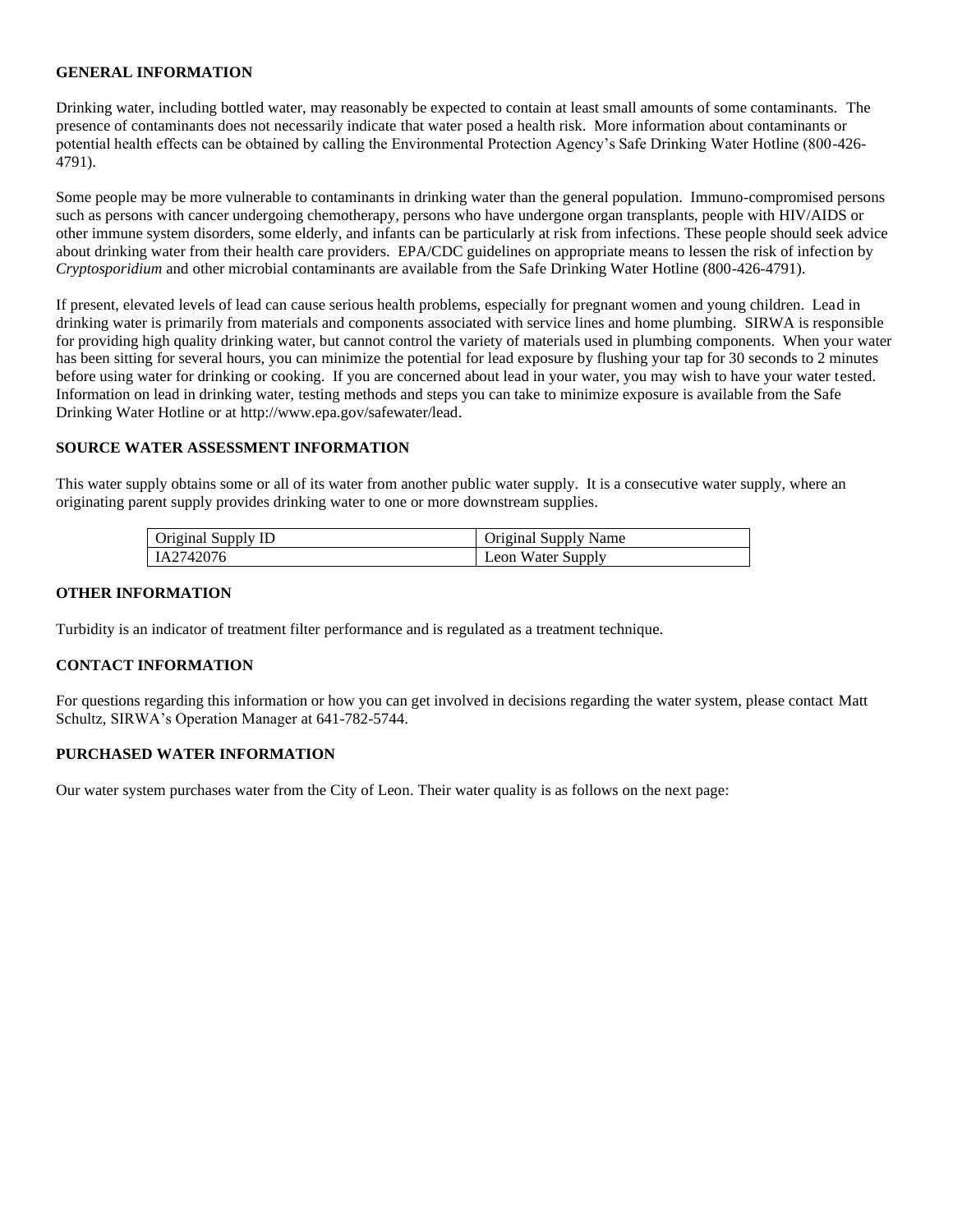| <b>CONTAMINANT</b>                                      | MCL - (MCLG)                |                  | Compliance                                       | Date      | Violation      | Source                                                                                                                             |
|---------------------------------------------------------|-----------------------------|------------------|--------------------------------------------------|-----------|----------------|------------------------------------------------------------------------------------------------------------------------------------|
|                                                         |                             | Type             | Value & (Range)                                  |           | Yes/No         |                                                                                                                                    |
| Copper (ppm)                                            | $AL=1.3$ (1.3)              | 90 <sup>th</sup> | $0.07(0.01 - 0.08)$                              | 2018      | N <sub>0</sub> | Corrosion of household plumbing<br>systems; Erosion of natural<br>deposits; Leaching from wood<br>preservatives                    |
| Lead (ppb)                                              | $AL=15$ (0)                 | 90 <sup>th</sup> | $5.00 (ND - 37)$<br>$1$ sample(s)<br>exceeded AL | 2018      | N <sub>0</sub> | Corrosion of household plumbing<br>systems; erosion of natural<br>deposits                                                         |
| 950 - DISTRIBUTION SYSTEM                               |                             |                  |                                                  |           |                |                                                                                                                                    |
| Chlorine (ppm)                                          | $MRDL=4.0$<br>$(MRDLG=4.0)$ | <b>RAA</b>       | $\overline{1.41}$ (0.98 –<br>1.70)               | 3/31/2019 | N <sub>o</sub> | Water additive used to control<br>microbes                                                                                         |
| <b>Total Trihalomethanes</b><br>$(ppb)$ [TTHM] $-$ DB01 | $80 \, (N/A)$               | <b>LRAA</b>      | $68.3(45 - 92)$                                  | 8/12/2019 | N <sub>0</sub> | By-products of drinking water<br>chlorination                                                                                      |
| <b>Total Trihalomethanes</b><br>$(ppb)$ [TTHM] $-$ DB02 | 80 (N/A)                    | <b>LRAA</b>      | $65.0(42 - 83)$                                  | 8/12/2019 | N <sub>0</sub> | By-products of drinking water<br>chlorination                                                                                      |
| <b>Total Haloacetic Acids</b><br>$(ppb)$ [HAA5] - DB01  | 60 $(N/A)$                  | <b>LRAA</b>      | $56.8(35-62)$                                    | 8/12/2019 | N <sub>o</sub> | By-products of drinking water<br>disinfection                                                                                      |
| <b>Total Haloacetic Acids</b><br>$(ppb)$ [HAA5] - DB02  | 60 $(N/A)$                  | <b>LRAA</b>      | $50.5(34-60)$                                    | 8/12/2019 | N <sub>o</sub> | By-products of drinking water<br>disinfection                                                                                      |
| 01 - FRM LITTLE RIVER AFTR TRMNT                        |                             |                  |                                                  |           |                |                                                                                                                                    |
| Fluoride (ppm)                                          | 4(4)                        | <b>SGL</b>       | $0.87(0.39 - 0.87)$                              | 10/7/2019 | No             | Water additive which promotes<br>strong teeth; Erosion of natural<br>deposits; Discharge from fertilizer<br>and aluminum factories |
| Sodium (ppm)                                            | $N/A$ $(N/A)$               | <b>SGL</b>       | 20                                               | 7/16/2019 | No             | Erosion of natural deposits; Added<br>to water during treatment process                                                            |
| Nitrate [as N] (ppm)                                    | 10(10)                      | <b>SGL</b>       | 0.92                                             | 2/4/2019  | N <sub>0</sub> | Runoff from fertilizer use;<br>Leaching from septic tanks,<br>sewage; Erosion of natural<br>deposits                               |
| Atrazine (ppb)                                          | 3(3)                        | <b>SGL</b>       | 0.3                                              | 7/16/2019 | N <sub>0</sub> | Runoff from herbicide used on row<br>crops                                                                                         |
| Dalapon (ppb)                                           | 200 (200)                   | SGL              | 0.6                                              | 6/4/2019  | No             | Runoff from herbicide used on<br>rights of way                                                                                     |
| Turbidity (NTU)                                         | N/A (N/A)                   | <b>TT</b>        | 0.43 99.9% of<br>samples met the<br>requirements | 9/20/2019 | N <sub>0</sub> | Soil runoff                                                                                                                        |
| <b>Total Organic Carbon</b><br>(TOC) (ratio)            | N/A                         | <b>TT</b>        | $1.45(1.20 - 1.82)$                              | 12/2019   | N <sub>0</sub> | Naturally present in the<br>environment                                                                                            |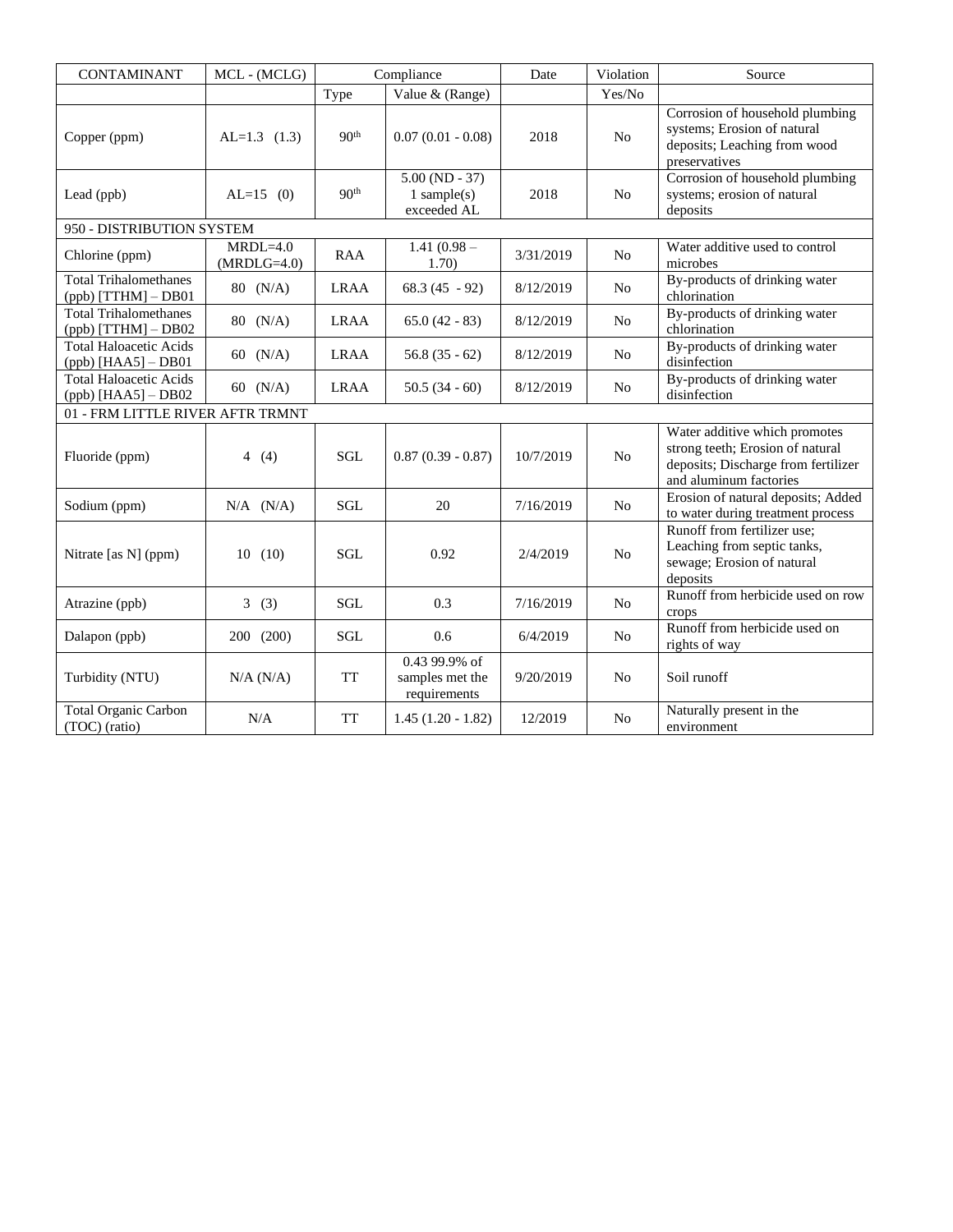# **2019 WATER QUALITY REPORT FOR SIRWA – OSCEOLA DISTRIBUTION SYSTEM**

This report contains important information regarding the water quality in our water system. The source of our water is surface water. All of the water is purchased. Purchased water comes from Osceola Water Works. Our water quality testing shows the following results:

| <b>CONTAMINANT</b>                              | MCL - (MCLG)                | Compliance       |                        | Date       | Violation      | Source                                                                                                          |  |  |  |
|-------------------------------------------------|-----------------------------|------------------|------------------------|------------|----------------|-----------------------------------------------------------------------------------------------------------------|--|--|--|
|                                                 |                             | Type             | Value $&$ (Range)      |            | Yes/No         |                                                                                                                 |  |  |  |
| <b>Total Trihalomethanes</b><br>$(ppb)$ [TTHM]  | 80<br>(N/A)                 | <b>LRAA</b>      | $32.00(14 - 43)$       | 12/31/2019 | N <sub>o</sub> | By-products of drinking water<br>chlorination                                                                   |  |  |  |
| <b>Total Haloacetic Acids</b><br>$(ppb)$ [HAA5] | (N/A)<br>60                 | <b>LRAA</b>      | $26.00(15 - 39)$       | 06/30/2019 | N <sub>o</sub> | By-products of drinking water<br>disinfection                                                                   |  |  |  |
| Copper (ppm)                                    | $AL=1.3$ (1.3)              | 90 <sub>th</sub> | $0.56(0.09-1.0)$       | 2018       | N <sub>0</sub> | Corrosion of household plumbing<br>systems; Erosion of natural<br>deposits; Leaching from wood<br>preservatives |  |  |  |
| Lead (ppb)                                      | $AL=15$ (0)                 | 90 <sub>th</sub> | ND.                    | 2018       | N <sub>0</sub> | Corrosion of household plumbing<br>systems; erosion of natural<br>deposits                                      |  |  |  |
| 950 - DISTRIBUTION SYSTEM                       |                             |                  |                        |            |                |                                                                                                                 |  |  |  |
| Chlorine (ppm)                                  | $MRDL=4.0$<br>$(MRDLG=4.0)$ | <b>RAA</b>       | $2.33(2.18 -$<br>2.74) | 12/31/2019 | N <sub>o</sub> | Water additive used to control<br>microbes                                                                      |  |  |  |

Note: Contaminants with dates indicate results from the most recent testing done in accordance with regulations.

- Maximum Contaminant Level (MCL) The highest level of a contaminant that is allowed in drinking water. MCLs are set as close to the MCLGs as feasible using the best available treatment technology.
- Maximum Contaminant Level Goal (MCLG) -- The level of a contaminant in drinking water below which there is no known or expected risk to health. MCLGs allow for a margin of safety.
- ppb -- parts per billion.
- ppm -- parts per million.
- pCi/L picocuries per liter
- $N/A Not$  applicable
- ND -- Not detected
- RAA Running Annual Average
- LRAA Locational Running Annual Average
- Treatment Technique (TT) A required process intended to reduce the level of a contaminant in drinking water.
- Action Level (AL) The concentration of a contaminant which, if exceeded, triggers treatment or other requirements which a water system must follow.
- Maximum Residual Disinfectant Level Goal (MRDLG) The level of a drinking water disinfectant below which there is no known or expected risk to health. MRDLGs do not reflect the benefits of the use of disinfectants to control microbial contaminants.
- Maximum Residual Disinfectant Level (MRDL) The highest level of a disinfectant allowed in drinking water. There is convincing evidence that addition of a disinfectant is necessary for control of microbial contaminants.
- SGL Single Sample Result
- TCR Total Coliform Rule
- NTU Nephelometric Turbidity Units
- SIRWA Southern Iowa Rural Water Association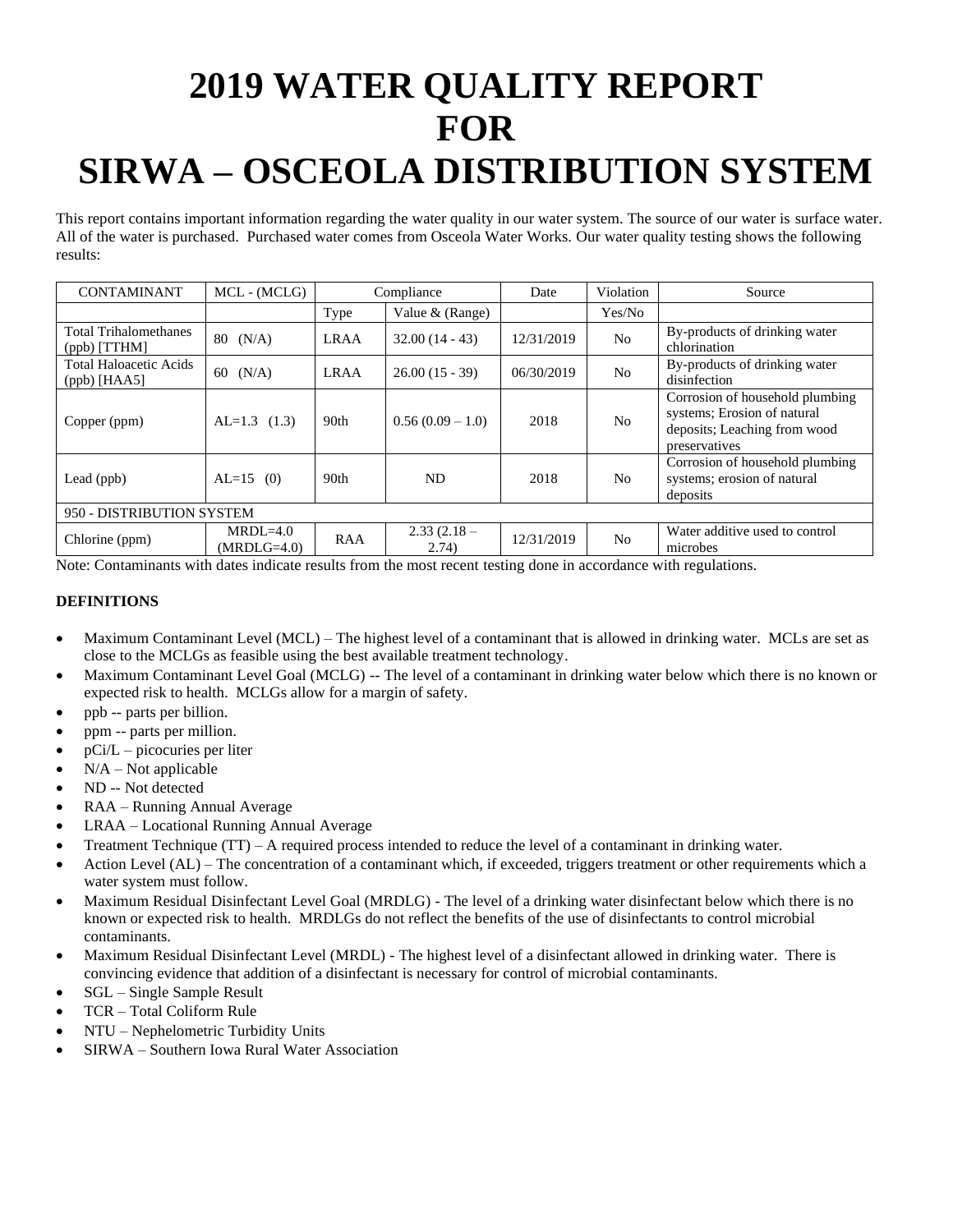Drinking water, including bottled water, may reasonably be expected to contain at least small amounts of some contaminants. The presence of contaminants does not necessarily indicate that water posed a health risk. More information about contaminants or potential health effects can be obtained by calling the Environmental Protection Agency's Safe Drinking Water Hotline (800-426- 4791).

Some people may be more vulnerable to contaminants in drinking water than the general population. Immuno-compromised persons such as persons with cancer undergoing chemotherapy, persons who have undergone organ transplants, people with HIV/AIDS or other immune system disorders, some elderly, and infants can be particularly at risk from infections. These people should seek advice about drinking water from their health care providers. EPA/CDC guidelines on appropriate means to lessen the risk of infection by *Cryptosporidium* and other microbial contaminants are available from the Safe Drinking Water Hotline (800-426-4791).

If present, elevated levels of lead can cause serious health problems, especially for pregnant women and young children. Lead in drinking water is primarily from materials and components associated with service lines and home plumbing. SIRWA is responsible for providing high quality drinking water, but cannot control the variety of materials used in plumbing components. When your water has been sitting for several hours, you can minimize the potential for lead exposure by flushing your tap for 30 seconds to 2 minutes before using water for drinking or cooking. If you are concerned about lead in your water, you may wish to have your water tested. Information on lead in drinking water, testing methods and steps you can take to minimize exposure is available from the Safe Drinking Water Hotline or at http://www.epa.gov/safewater/lead.

### **SOURCE WATER ASSESSMENT INFORMATION**

This water supply obtains some or all of its water from another public water supply. It is a consecutive water supply, where an originating parent supply provides drinking water to one or more downstream supplies.

| Original Supply ID | Original Supply Name |
|--------------------|----------------------|
| IA2038038          | Osceola Water Works  |

#### **OTHER INFORMATION**

Turbidity is an indicator of treatment filter performance and is regulated as a treatment technique.

#### **CONTACT INFORMATION**

For questions regarding this information or how you can get involved in decisions regarding the water system, please contact Matt Schultz, SIRWA's Operations Manager at 641-782-5744.

### **PURCHASED WATER INFORMATION**

Our water system purchases water from the City of Osceola. Their water quality is as follows on the next page: